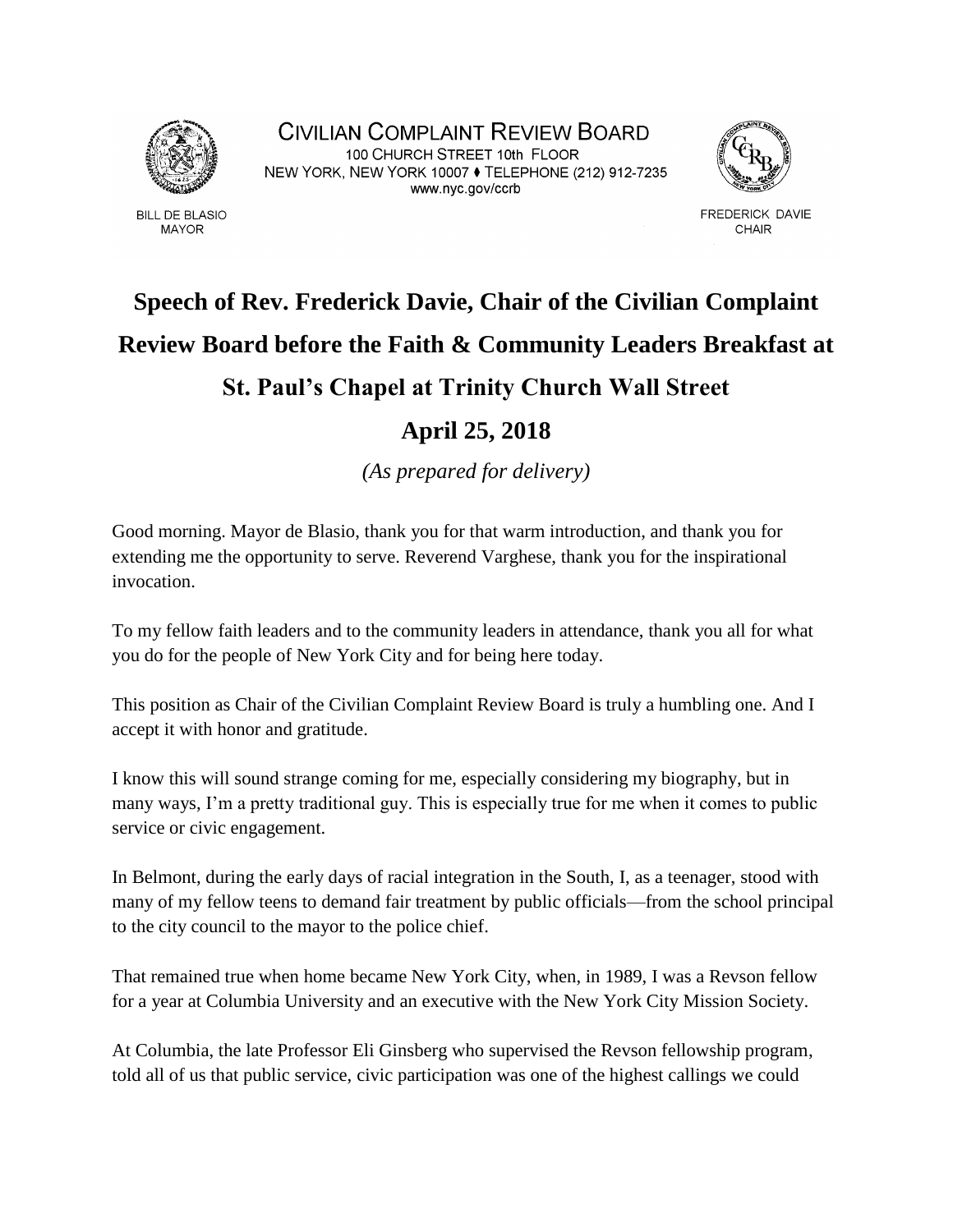have. I was in that fellowship program the year David Dinkins was elected Mayor of the city and was invited to sit on one of the transition committees for Mayor-elect Dinkins.

All the while, the question persisted: What can I do to make this new home, New York City, a more hospitable place?

Admittedly, that's a tough question to answer in city like New York, a city where so much happens so fast, where it can be tough for a guy from small town USA to find his way. But sometimes, it just so happens that the way finds you.

Obviously, had anyone told me as a boy in Belmont that one day I would work with the future Mayor and First Lady of New York City and that one day that Mayor would appoint me chair of the nation's largest civilian police oversight entity, it would have all seemed fantastical, just a little too far-fetched.

But then again, sometimes—when you have faith in the idea that you were put on this planet for a purpose—the way finds you.

I want to thank Mayor de Blasio for this opportunity, and I thank him and Chirlane, our First Lady of New York, for their decades of public service.

I'd also like to thank the entire staff of the Center on Faith and Community Partnerships and Trinity Church for helping the CCRB organize this breakfast. I also want to thank the rector of Trinity Church, the Rev. Bill Lupfer. Bill is a friend of Union Seminary and an alum of my alma mater, Yale Divinity School.

I also want to thank my fellow board members for their support and their hard work on behalf of the City. I offer a particular word of gratitude to the staff of the CCRB, with a special shout out to the three people that I work with most closely everyday: Jonathan Darche, executive director; Jerika Richardson, senior advisor and secretary to the board; and Matt Kadushin, the agency's general counsel. Let me also express appreciation to my colleague and my friend the Rev Dr. Serene Jones, President of Union Theological Seminary, where I serve as Executive Vice President. Serene ever so graciously has given me her blessing and encouragement as I assume this role.

As people of faith, as trusted leaders in our communities, I believe we all have a moral obligation to help bridge the gap between police and civilians.

This is especially true when it comes to members of vulnerable communities, who may feel especially helpless, hopeless, and utterly alone after they experience police misconduct. For